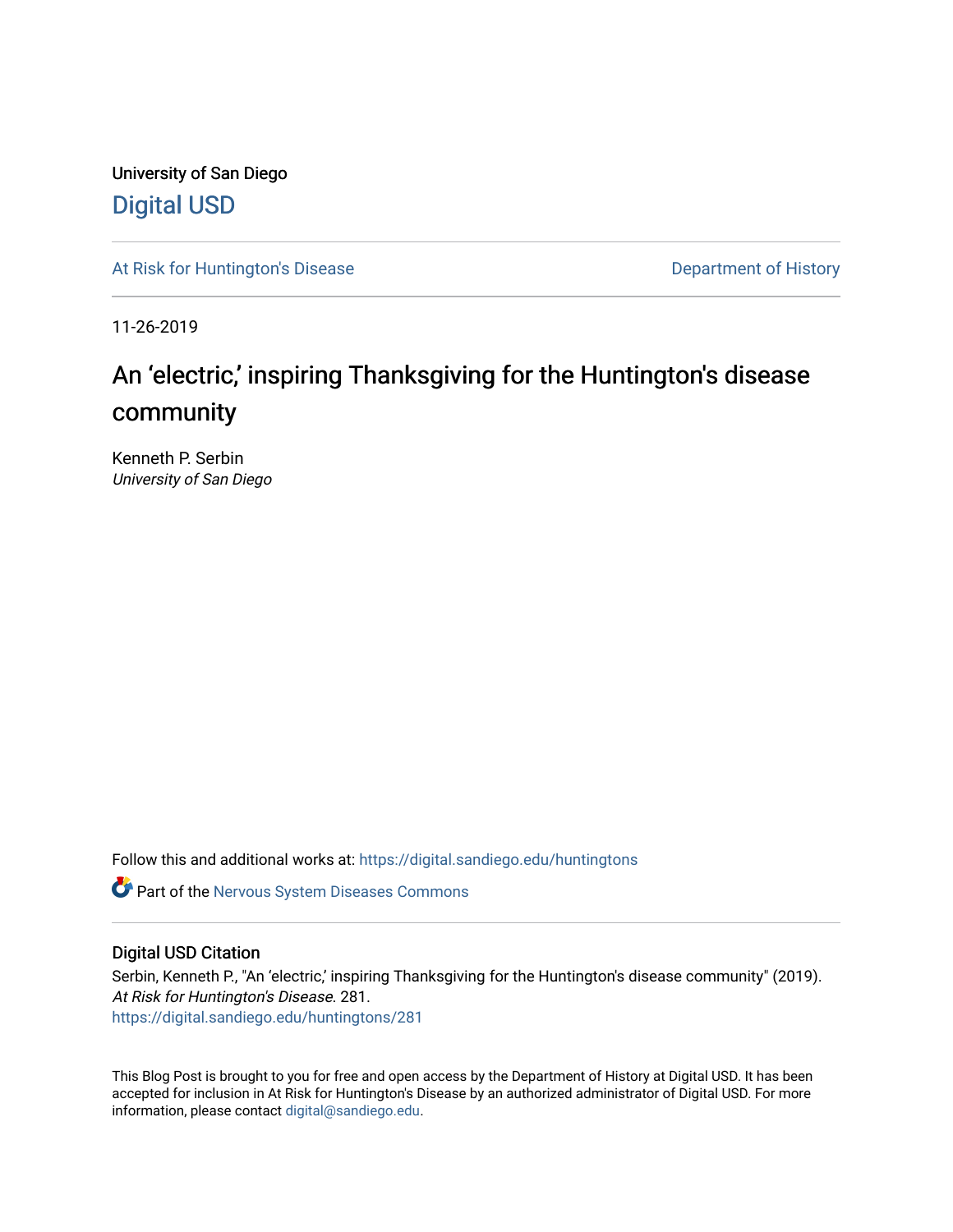#### More **[Create Blog](https://www.blogger.com/home#create) [Sign In](https://www.blogger.com/)**

# [At Risk for Huntington's Disease](http://curehd.blogspot.com/)

*HD is a genetically caused brain disorder that causes uncontrollable bodily movements and robs people's ability to walk, talk, eat, and think. The final result is a slow, ugly death. Children of parents with HD have a 50-50 chance of inheriting the disease. There is no cure or treatment.*

## Blog Archive

- $\blacktriangleright$  [2021](http://curehd.blogspot.com/2021/)(12)
- $2020(16)$  $2020(16)$
- $2019(19)$  $2019(19)$ 
	- [▼](javascript:void(0)) [November](http://curehd.blogspot.com/2019/11/) (2)

An 'electric,' inspiring [Thanksgiving](http://curehd.blogspot.com/2019/11/an-electric-inspiring-thanksgiving-for.html) for the Hunt... 'Navigating' the

[Huntington's](http://curehd.blogspot.com/2019/11/navigating-huntingtons-disease.html) disease community to...

- [►](javascript:void(0)) [October](http://curehd.blogspot.com/2019/10/) (2)
- $\blacktriangleright$  [August](http://curehd.blogspot.com/2019/08/) (2)
- $\blacktriangleright$  [July](http://curehd.blogspot.com/2019/07/) (1)
- $\blacktriangleright$  [June](http://curehd.blogspot.com/2019/06/) (2)
- $\blacktriangleright$  [May](http://curehd.blogspot.com/2019/05/) (2)
- $\blacktriangleright$  [April](http://curehd.blogspot.com/2019/04/) (1)
- $\blacktriangleright$  [March](http://curehd.blogspot.com/2019/03/) (3)
- [►](javascript:void(0)) [February](http://curehd.blogspot.com/2019/02/) (2)
- $\blacktriangleright$  [January](http://curehd.blogspot.com/2019/01/) (2)
- $\blacktriangleright$  [2018](http://curehd.blogspot.com/2018/) (16)
- $2017(14)$  $2017(14)$
- $2016(13)$  $2016(13)$
- $2015(24)$  $2015(24)$
- $\blacktriangleright$  [2014](http://curehd.blogspot.com/2014/) (24)
- $\blacktriangleright$  [2013](http://curehd.blogspot.com/2013/) (30)
- $\blacktriangleright$  [2012](http://curehd.blogspot.com/2012/) (26)
- $\blacktriangleright$  [2011](http://curehd.blogspot.com/2011/) (33)
- $-2010(26)$  $-2010(26)$  $-2010(26)$
- $\blacktriangleright$  [2009](http://curehd.blogspot.com/2009/) (21)
- $\blacktriangleright$  [2008](http://curehd.blogspot.com/2008/) $(7)$
- $\blacktriangleright$  [2007](http://curehd.blogspot.com/2007/) $(7)$
- $\blacktriangleright$  [2006](http://curehd.blogspot.com/2006/) (4)
- $\blacktriangleright$  [2005](http://curehd.blogspot.com/2005/) (17)

## About Me **GENE [VERITAS](https://www.blogger.com/profile/10911736205741688185)**

View my [complete](https://www.blogger.com/profile/10911736205741688185) profile

## HD Links

[Huntington's](http://www.hdsa.org/) Disease Society of America

## TUESDAY, NOVEMBER 26, 2019

## An 'electric,' inspiring Thanksgiving for the Huntington's disease community

Thanksgiving is my favorite holiday. I've reflected on it many times [in this blog.](http://curehd.blogspot.com/2009/11/smelling-flowers-at-thanksgiving.html) For me, rather than the commercialism and stress associated with the holidays, it's truly a day of relaxation, the warmth of friends and family, and gratitude.

This year, the Huntington's disease community has bountiful reasons for thanks. Several clinical trials to test what might become the first effective treatments are in progress, and the community has demonstrated spirited participation.

The historic [Roche](https://www.roche.com/) gene-silencing program successfully started its crucial third and final phase, GENERATION HD1, earlier this year. The program includes an open-label extension of all 46 participants in the first phase, completed in December 2017, all of them receiving the drug RG6042 via a monthly injection into the cerebrospinal fluid (CSF).

"Two years ago, we showed for the first time – about 25 years after the discovery of the gene –the ability to lower CSF levels of mutant huntingtin [protein] in patients with HD, which was a very exciting first-in-human accomplishment, and that was really the springboard that allowed us to proceed to our global development program," Scott Schobel, M.D., M.S., Roche's associate group medical director and clinical science leader for RG6042, [reported](https://vimeo.com/372696995) at the 26th annual [Huntington Study Group \(HSG\) meeting](http://curehd.blogspot.com/2019/11/navigating-huntingtons-disease.html) on November 8. "So these heroic 46 volunteers were the foundation of that."

GENERATION HD1 is "recruiting incredibly well," Dr. Schobel said. "It's been absolutely electric." Total worldwide enrollment in GENERATION HD1 and related studies has surpassed 800. "It's been a huge response from the community," he added.

- Several other programs provided updates at the HSG meeting.
- Although much work remains to develop effective therapies, HD families and their supporters can feel proud for helping further the progress achieved in 2019.
- **Priscilla's inspiring fight and peaceful paintings**

An HD-stricken woman I know from Brazil, Priscilla Ferraz Fontes Santos, [embodies the life-force of the HD cause. I saw Priscilla in 2013 at the sixth World](http://curehd.blogspot.com/2013/09/reaching-out-to-hd-family-at-world.html) Congress on Huntington's Disease in Rio de Janeiro, and got to know her at #HDdennomore, Pope Francis' [special audience](http://curehd.blogspot.com/2017/05/francis-made-day-of-superlatives-for.html) with the HD community in Rome in 2017.

Brazilians don't celebrate Thanksgiving, but Priscilla's words, paintings, and photos help us feel the peace and hope of our quintessentially American holiday.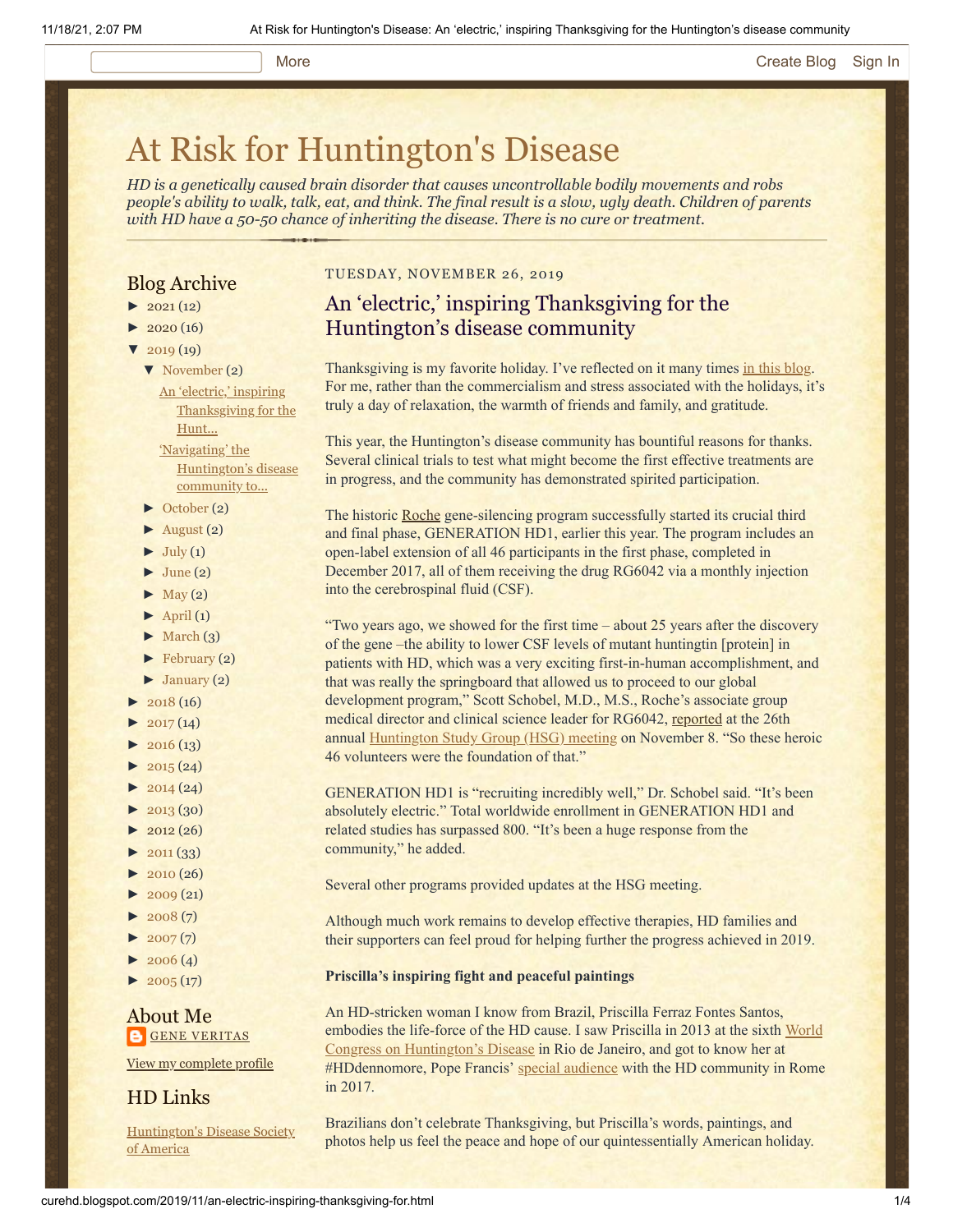[International](http://www.huntington-assoc.com/) Huntington Association [Huntington's](http://hddrugworks.org/) Disease Drug **Works** [Huntington's](http://www.hdlighthouse.org/) Disease **Lighthouse [Hereditary](http://www.hdfoundation.org/) Disease Foundation** [Huntington's](http://www.hdac.org/) Disease Advocacy Center Thomas [Cellini Huntington's](http://www.ourtchfoundation.org/) Foundation HDSA Orange County (CA) **[Affiliate](http://www.hdsaoc.org/)** HD Free with [PGD!](http://www.hdfreewithpgd.com/) [Stanford](http://www.stanford.edu/group/hopes/) HOPES Earth Source [CoQ10,](http://www.escoq10.com/) Inc.

## HD Blogs and Individuals

Chris Furbee: [Huntingtons](http://www.huntingtonsdance.org/) Dance Angela F.: Surviving [Huntington's?](http://survivinghuntingtons.blogspot.com/) Heather's [Huntington's](http://heatherdugdale.angelfire.com/) Disease Page

#### 11/18/21, 2:07 PM At Risk for Huntington's Disease: An 'electric,' inspiring Thanksgiving for the Huntington's disease community

Priscilla was [stricken with juvenile HD](https://piaui.folha.uol.com.br/materia/dancando-no-escuro/) as a teenager. She had played soccer, pursued acting, and completed her journalism degree, but the disease prevented her from finishing a second degree in tourism.

Many juvenile patients do not live past 30. Priscilla is 36. She takes no drugs to control her involuntary movements and other symptoms but instead relies on alternative and spiritual approaches, including yoga. However, she also follows HD clinical trials and hopes for a cure.

Starting November 22 and ending December 10, Priscilla and her art teacher are staging an exhibit of Priscilla's paintings in Serra Grande, a town in the state of Bahia. They have called it "Colored Atmosphere."



## *Priscilla with two of her paintings (family photo)*

"The past two and a half years, I have been taking painting and art classes, and I have discovered for myself the pleasure and well-being that painting brings," Priscilla wrote in an introduction to the exhibit. "As I await the cure, I have gained the courage to overcome many difficulties and meet challenges with the everpresent support of my family, friends, and health professionals who care for me."

Priscilla ended with this wish: "I hope that you enjoy my paintings and that they awaken in you all of the strength, beauty, and joy with which I painted them." (I translated the text from the original Portuguese.)

Priscilla is an "inspiration of strength and positive thinking" for all of us, Priscilla's mother Lígia wrote in a message in Brazilian WhatsApp group dedicated to the HD cause.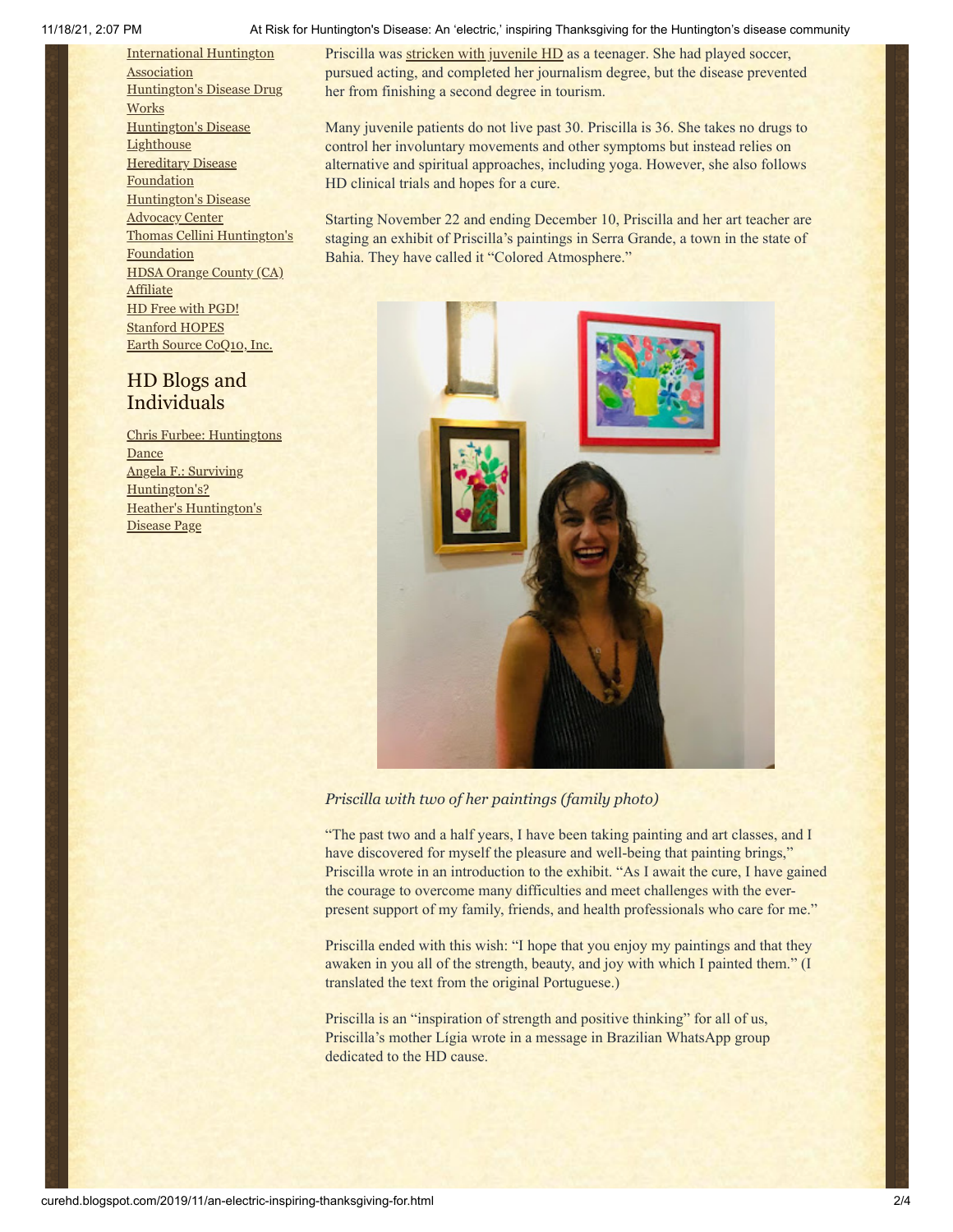

#### *Priscilla practicing yoga (family photo)*

#### **Symptom-free, but awaiting treatments**

As always, I am profoundly grateful for not having yet developed any of the inevitable classic symptoms of HD, which struck my mother in her late 40s and ended her life at 68.

I turn 60 next month – an age at which my mother had full-blown HD and could no longer care for herself.

Last week, I presented my [new book on Brazilian history](https://undpress.nd.edu/9780268105853/from-revolution-to-power-in-brazil/) to an audience at the [University of San Diego](https://www.sandiego.edu/). I had never imagined I would still be able to write at age 60.

Even more importantly, I'm able to continue supporting and loving my wife Regina and daughter Bianca. A sophomore at the University of Pennsylvania and [HD-free](http://curehd.blogspot.com/2018/05/free-from-threat-of-huntingtons-disease.html), Bianca will spend Thanksgiving with friends in Connecticut. However, in a few weeks she will be home for winter break.

I am crossing my fingers that GENERATION HD1 and other trials can produce an effective treatment – and that I can hold on long enough to benefit and share more precious time with my family.

| Posted by Gene Veritas_ at 4:52 PM M M B C |  |  |  |  |  |  |  |
|--------------------------------------------|--|--|--|--|--|--|--|
|--------------------------------------------|--|--|--|--|--|--|--|

Labels: [art](http://curehd.blogspot.com/search/label/art) , [clinical](http://curehd.blogspot.com/search/label/clinical%20trials) trials , [cure](http://curehd.blogspot.com/search/label/cure) , [GENERATION](http://curehd.blogspot.com/search/label/GENERATION%20HD1) HD1 , [Huntington's](http://curehd.blogspot.com/search/label/Huntington%27s%20disease) disease , juvenile HD, [painting](http://curehd.blogspot.com/search/label/painting), [Priscilla](http://curehd.blogspot.com/search/label/Priscilla%20Ferraz%20Fontes%20Santos) Ferraz Fontes Santos, [RG6042](http://curehd.blogspot.com/search/label/RG6042), [Roche](http://curehd.blogspot.com/search/label/Roche), Scott [Schobel](http://curehd.blogspot.com/search/label/Scott%20Schobel), [spiritual](http://curehd.blogspot.com/search/label/spiritual) , [symptom-free](http://curehd.blogspot.com/search/label/symptom-free) , [Thanksgiving](http://curehd.blogspot.com/search/label/Thanksgiving) , [volunteers](http://curehd.blogspot.com/search/label/volunteers) , [yoga](http://curehd.blogspot.com/search/label/yoga)

### No comments:

Post a [Comment](https://www.blogger.com/comment.g?blogID=10081281&postID=4104182435293361003&isPopup=true)

[Newer Post](http://curehd.blogspot.com/2020/01/planning-dancing-at-vatican-screening.html) **Newer Post COLDER 1988 MODEL RESERVE POST**  [Older Post](http://curehd.blogspot.com/2019/11/navigating-huntingtons-disease.html)